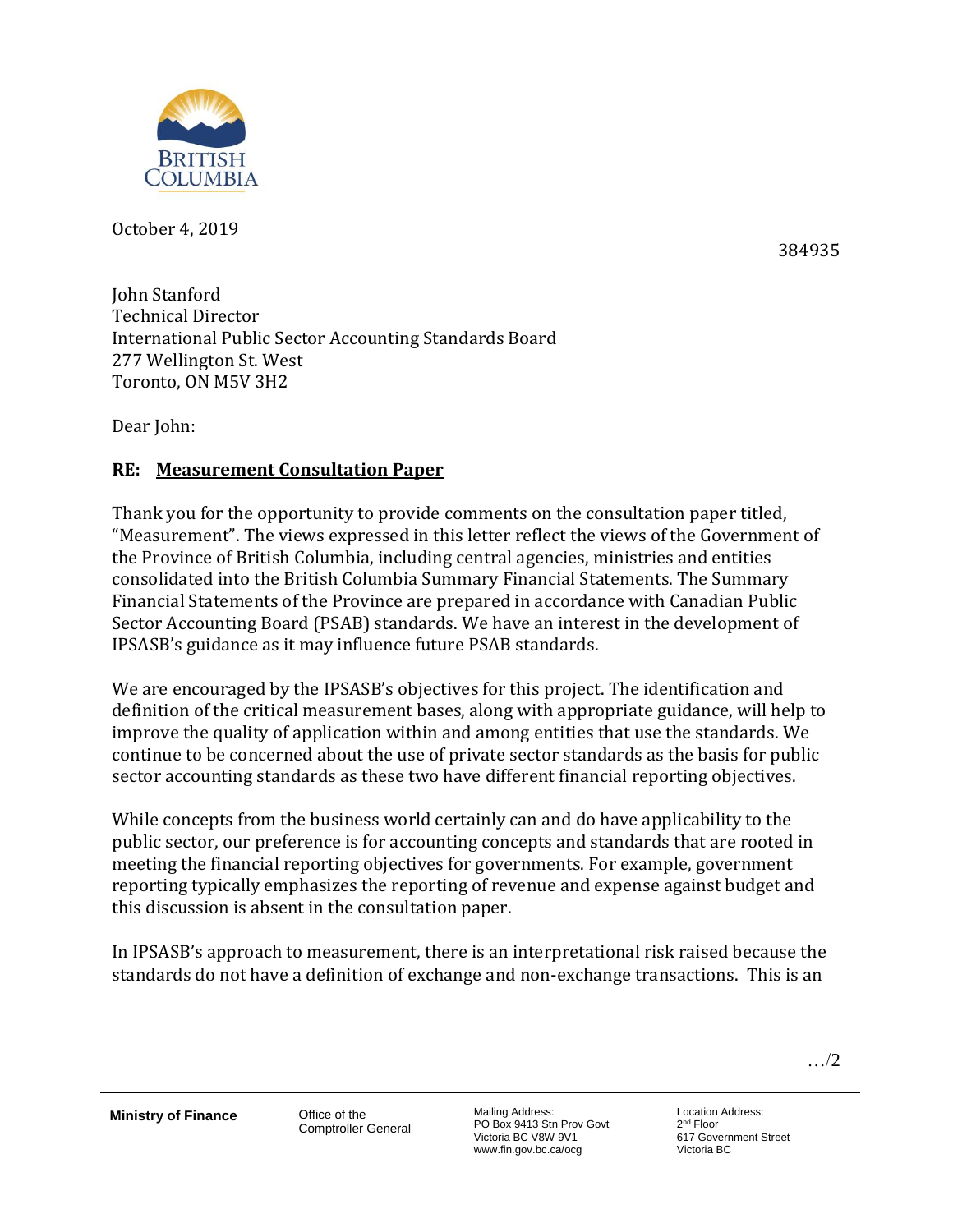issue when accounting for transactions like contributed assets in the public sector. Until these significant public sector transactions are defined, there will be ambiguity that could create conflict between these measurement principles and issued standards.

Responses to specific questions posed in the consultation paper are attached. Should IPSAB have any comments or questions, please contact me at: 250-387-6692 or via e-mail: [Carl.Fischer@gov.bc.ca,](mailto:Carl.Fischer@gov.bc.ca) or Diane Lianga, Executive Director, Financial Reporting and Advisory Services Branch, at 778-698-5428 or by e-mail: *Diane.Lianga@gov.bc.ca.* 

Sincerely,

anfon

Carl Fischer, CPA, CGA Comptroller General Province of British Columbia

Encl.

cc: Carol Bellringer, FCPA, FCA Auditor General Province of British Columbia

> Diane Lianga, Executive Director Financial Reporting and Advisory Services Office of the Comptroller General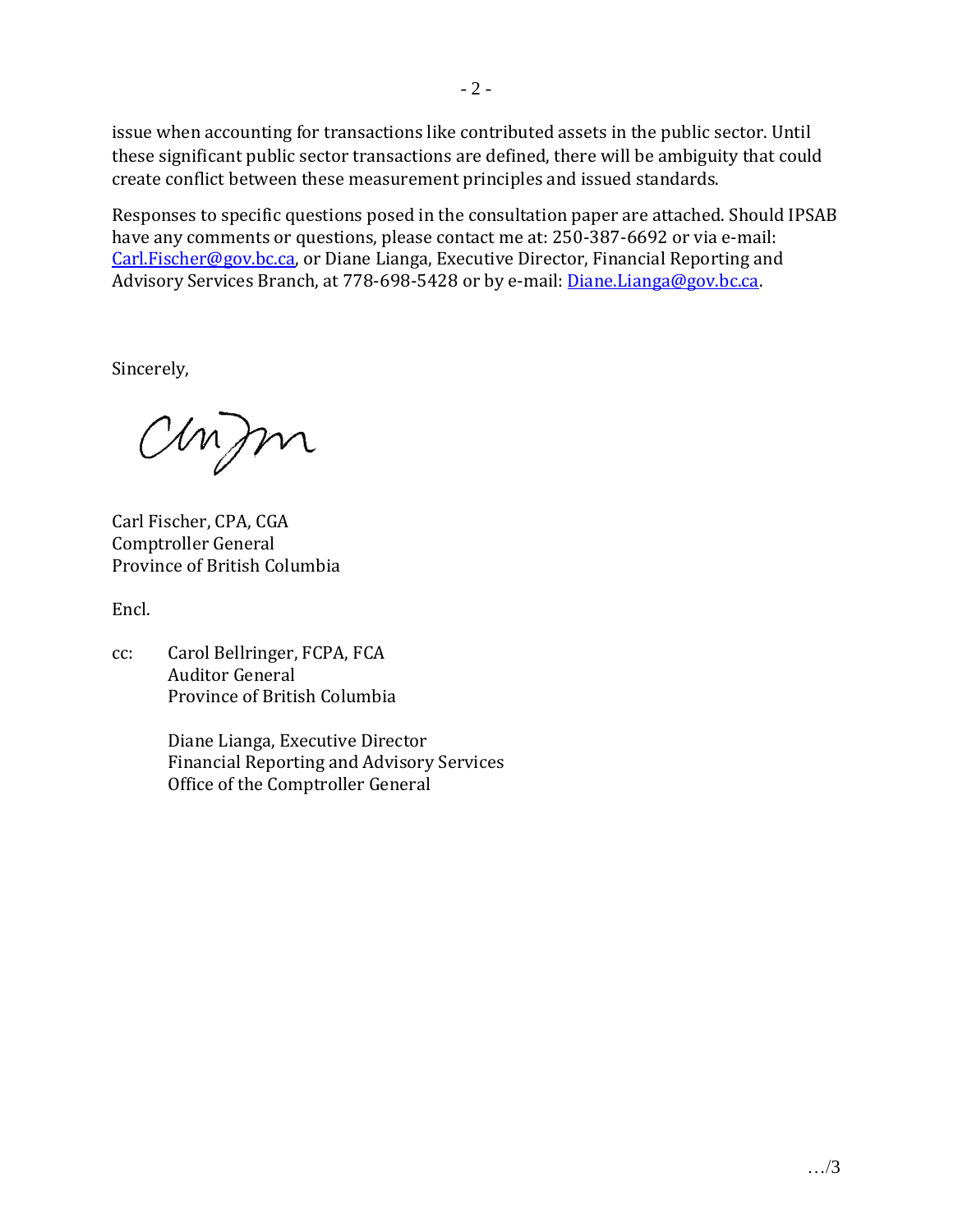# **Preliminary View 1—Chapter 2**

**The IPSASB's Preliminary View is that the fair value, fulfillment value, historical cost and replacement cost measurement bases require application guidance. Do you agree with the IPSASB's Preliminary View?**

**If not, please provide your reasons, stating clearly which measurement bases should be excluded from, or added to, the list, and why.**

We agree that these measurement bases cover major types of transactions for initial and subsequent measurement. It would be helpful to the reader if in addition to the above, measurement bases such as transaction price as it relates to the satisfaction of performance obligations and carrying value as it relates to inter-entity transactions and restructuring transactions were also discussed.

### **Preliminary View 2—Chapter 2**

**The IPSASB's Preliminary View is that the application guidance for the most commonly used measurement bases should be generic in nature in order to be applied across the IPSAS suite of standards. Transaction specific measurement guidance will be included in the individual standards providing accounting requirements and guidance for assets and liabilities. Do you agree with the IPSASB's Preliminary View?**

**If not, please provide your reasons, and state what guidance should be included, and why.**

We agree that there should be application guidance for the most commonly used measurement bases. It would be helpful to the reader if all the bases of measurement, and how they relate to the fair value, fulfillment value, historical cost and replacement cost were identified.

#### **Preliminary View 3—Chapter 2**

**The IPSASB's Preliminary View is that guidance on historical cost should be derived from existing text in IPSAS. The IPSASB has incorporated all existing text and considers Appendix C: Historical Cost– Application Guidance for Assets, to be complete.**

**Do you agree with the IPSASB's Preliminary View?**

**If not, please provide your reasons, stating clearly what you consider needs to be changed.**

We agree that this section defines historical cost and provides detailed application guidance for assets. However, it omits guidance for the measurement of liabilities even though historical cost is identified as an option for liabilities in Diagram 4.2.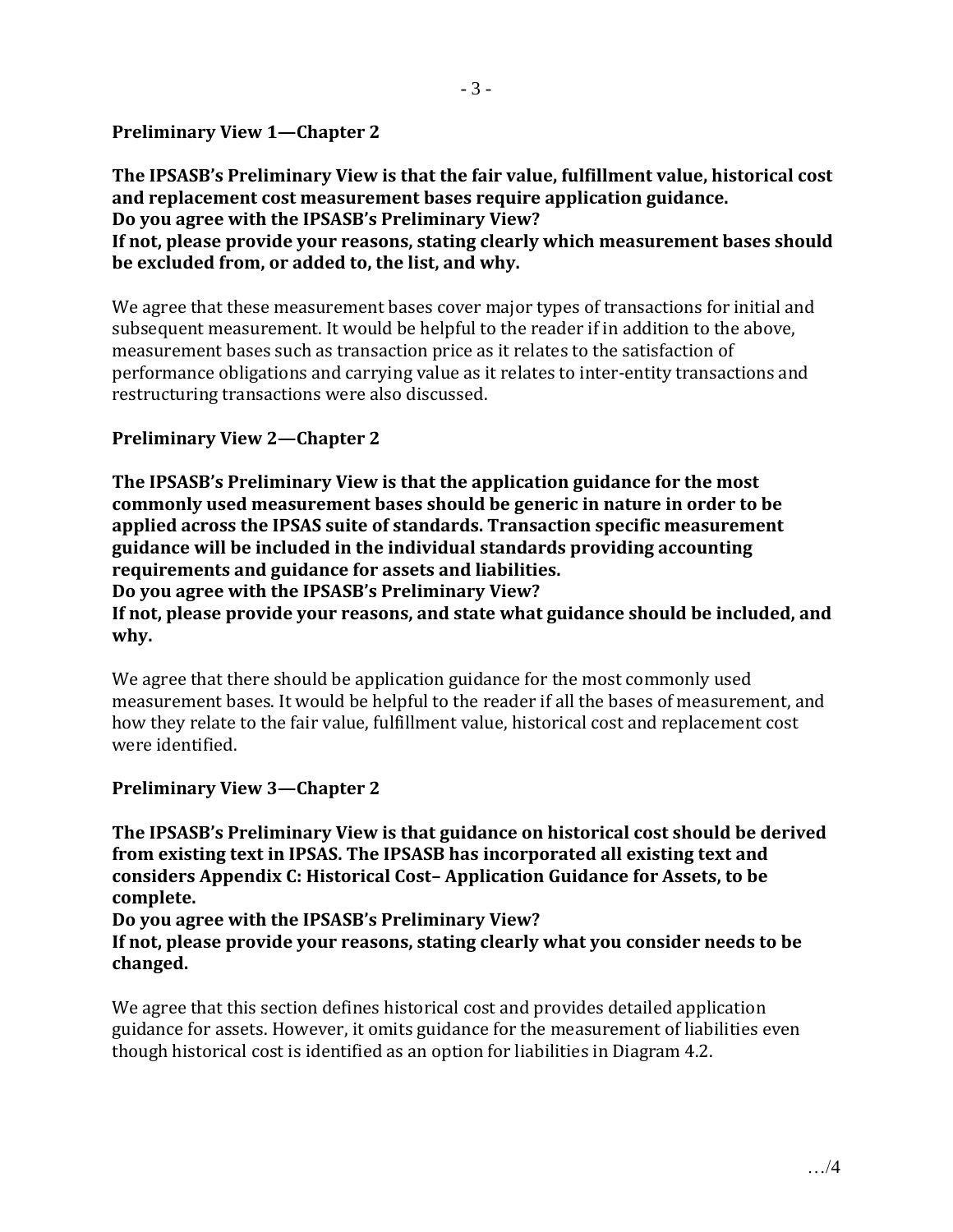**Preliminary View 4—Chapter 2**

**The IPSASB's Preliminary View is that fair value guidance should be aligned with IFRS 13, taking into account public sector financial reporting needs and the special characteristics of the public sector. The IPSASB considers Appendix A: Fair Value– Application Guidance, to be complete.**

**Do you agree with the IPSASB's Preliminary View? If not, please provide your reasons, stating clearly what you consider needs to be changed.**

We agree that this section defines fair value accounting and provides detailed application guidance and that IFRS 13 is an appropriate source for material relating to fair value.

By including very detailed and prescriptive guidance in Appendix A, there is a risk of creating opportunities for rules to take the place of principles. Accounting standards are not the appropriate place for detailed explanations of accounting and financial techniques and suggest that these be available separate from accounting standards.

We note that jurisdictions that are considering moving to accrual accounting or to IPSAS may be less likely to adopt standards that are perceived as being too prescriptive.

# **Preliminary View 5—Chapter 2**

**The IPSASB's Preliminary View is that fulfilment value guidance should be based on the concepts developed in the Conceptual Framework, expanded for application in IPSAS. The IPSASB considers Appendix B: Fulfilment Value–Application Guidance, to be complete.**

**Do you agree with the IPSASB's Preliminary View?**

**If not, please provide your reasons, stating clearly what you consider needs to be changed.**

We agree that this section defines fulfilment value and provides detailed application guidance.

### **Preliminary View 6—Chapter 2**

**The IPSASB's Preliminary View is that replacement cost guidance should be based on the concepts developed in the Conceptual Framework, expanded for application in IPSAS. The IPSASB considers Appendix D: Replacement Cost–Application Guidance, to be complete.**

**Do you agree with the IPSASB's Preliminary View?**

**If not, please provide your reasons, stating clearly what you consider needs to be changed.**

We agree that this section defines replacement cost and provides detailed application guidance.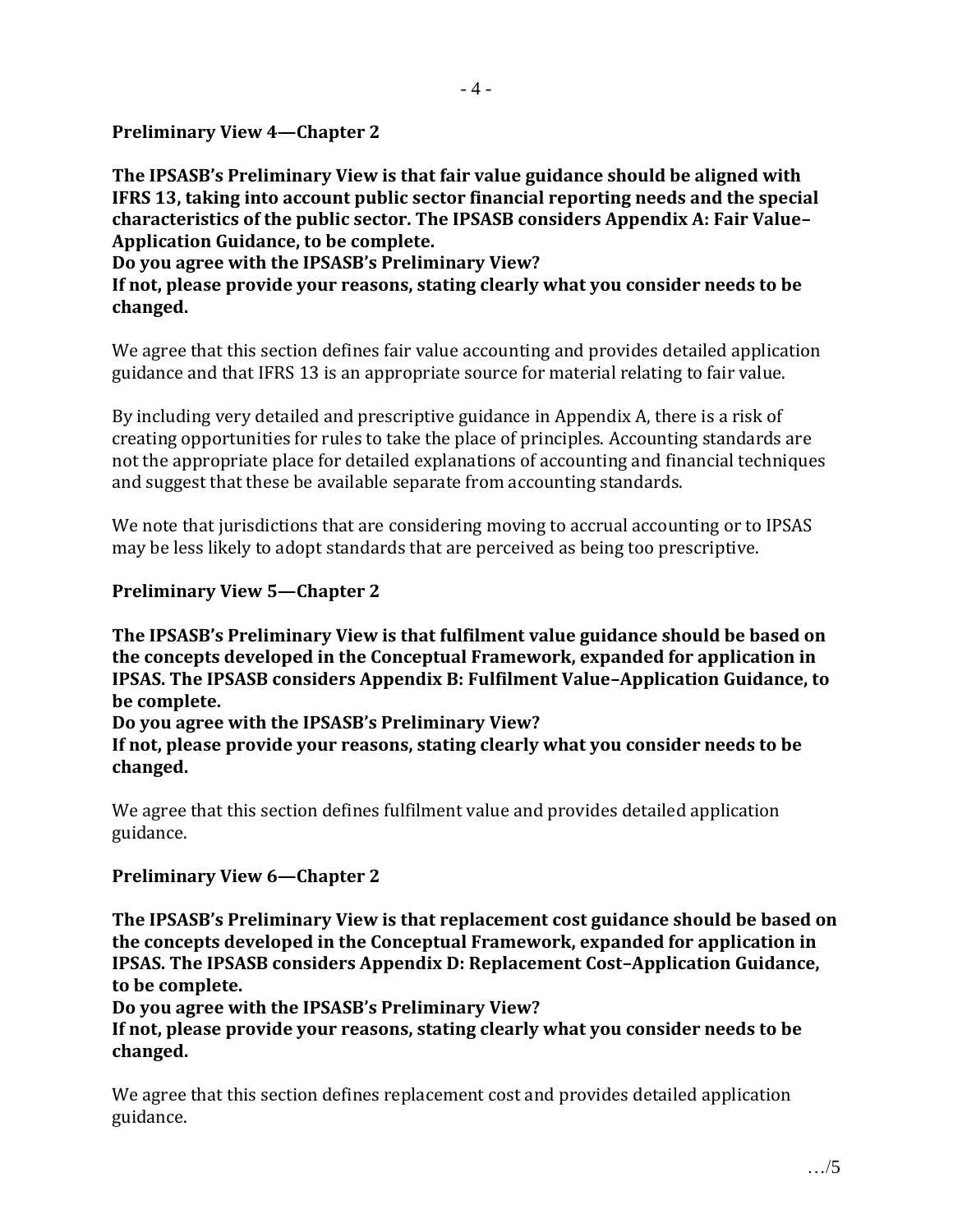**Preliminary View 7—Chapter 3** 

**The IPSASB's Preliminary View is that all borrowing costs should be expensed rather than capitalized, with no exception for borrowing costs that are directly attributable to the acquisition, construction, or production of a qualifying asset. Do you agree with the IPSASB's Preliminary View? If not, please state which option you support and provide your reasons for supporting that option.**

No, we do not agree. Borrowing costs incurred during the construction of an asset are a valid component of capitalized cost, provided the policy is applied consistently by the entity. It would be difficult to define how borrowing costs differ from other costs required to make an asset ready for use.

#### **Preliminary View 8—Chapter 3**

**The IPSASB's Preliminary View is that transaction costs in the public sector should be defined as follows:**

**Transaction costs are incremental costs that are directly attributable to the acquisition, issue or disposal of an asset or liability and would not have been incurred if the entity had not acquired, issued or disposed of the asset or liability.**

**Do you agree with the IPSASB's Preliminary View?**

**If not, please provide your reasons, and provide an alternative definition for the IPSASB to consider.**

Yes, we agree.

**Preliminary View 9—Chapter 3**

**The IPSASB's Preliminary View is that transaction costs should be addressed in the IPSAS, Measurement, standard for all IPSAS.**

**Do you agree with the IPSASB's Preliminary View?**

**If not, please provide your reasons and state how you would address the treatment of transaction costs in IPSAS, together with your reasons for supporting that treatment.**

Yes, we agree.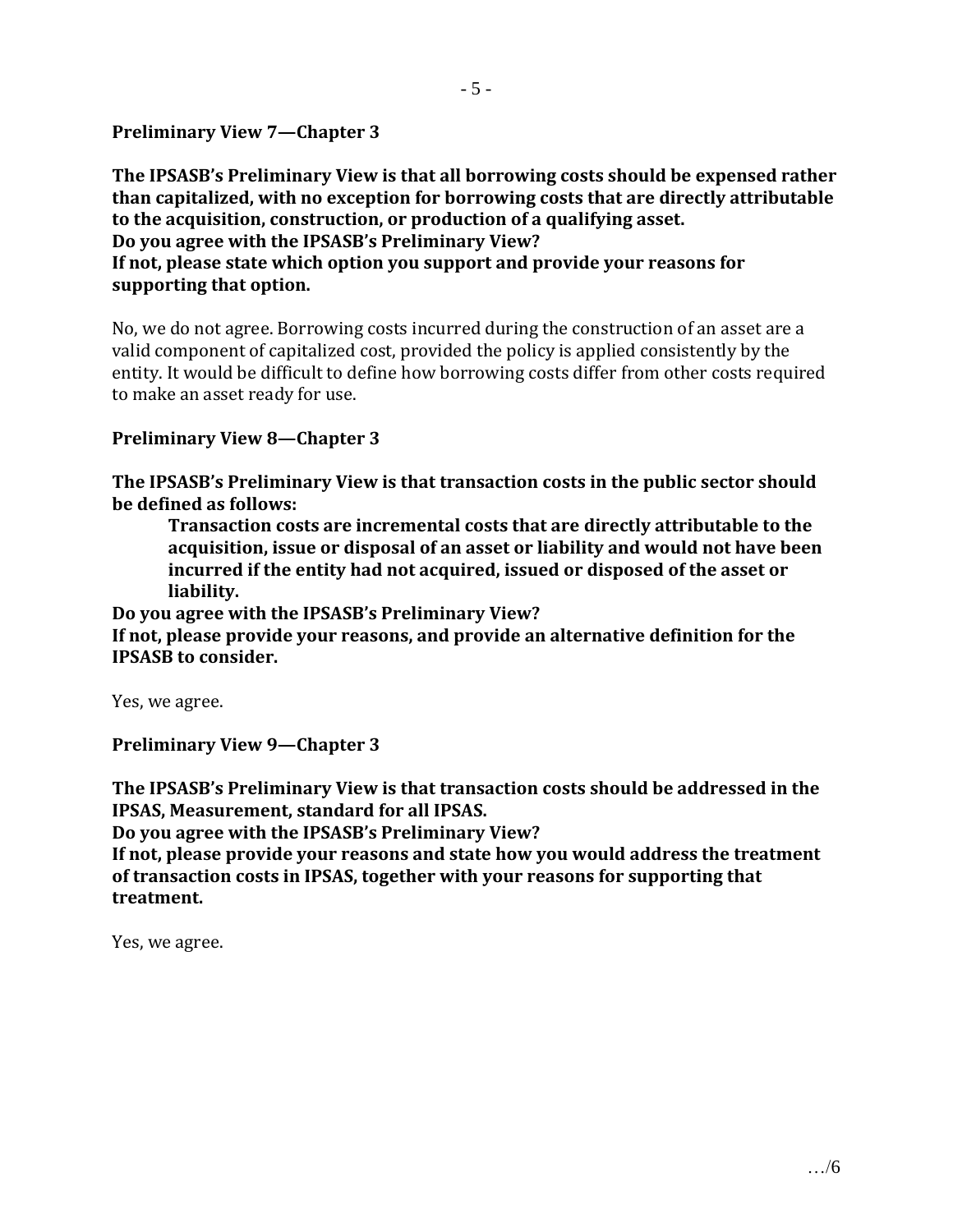#### **Preliminary View 10—Chapter 3**

**The IPSASB's Preliminary View is that transaction costs incurred when entering a transaction should be:**

- **Excluded in the valuation of liabilities measured at fulfillment value;**
- **Excluded from the valuation of assets and liabilities measured at fair value; and**
- **Included in the valuation of assets measured at historical cost and replacement cost.**

**Do you agree with the IPSASB's Preliminary View?**

**If not, please provide your reasons and state how you would treat transaction costs in the valuation of assets and liabilities, giving your rationale for your proposed treatment.**

We agree that in general the transaction costs incurred entering these transactions do not impact fulfillment value or fair value, which are exit-based. They do impact the entry-based historical or replacement cost of assets.

### **Preliminary View 11—Chapter 3**

**The IPSASB's Preliminary View is that transaction costs incurred when exiting a transaction should be:**

- **Included in the valuation of liabilities measured at fulfillment value;**
- **Excluded from the valuation of assets and liabilities measured at fair value; and**
- **Excluded in the valuation of assets measured at historical cost and replacement cost.**

**Do you agree with the IPSASB's Preliminary View?**

**If not, please provide your reasons and state how you would treat transaction costs in the valuation of assets and liabilities, giving your rationale for your proposed treatment.**

We agree that transaction costs incurred exiting a transaction do impact the fulfillment value, as they are a part of the accrued cost. They do not impact fair value because this indicates the amount an entity would receive to sell an asset or pay to settle a liability, neither of which includes the transaction costs. Also, they do not impact the entry-based historical or replacement cost of assets.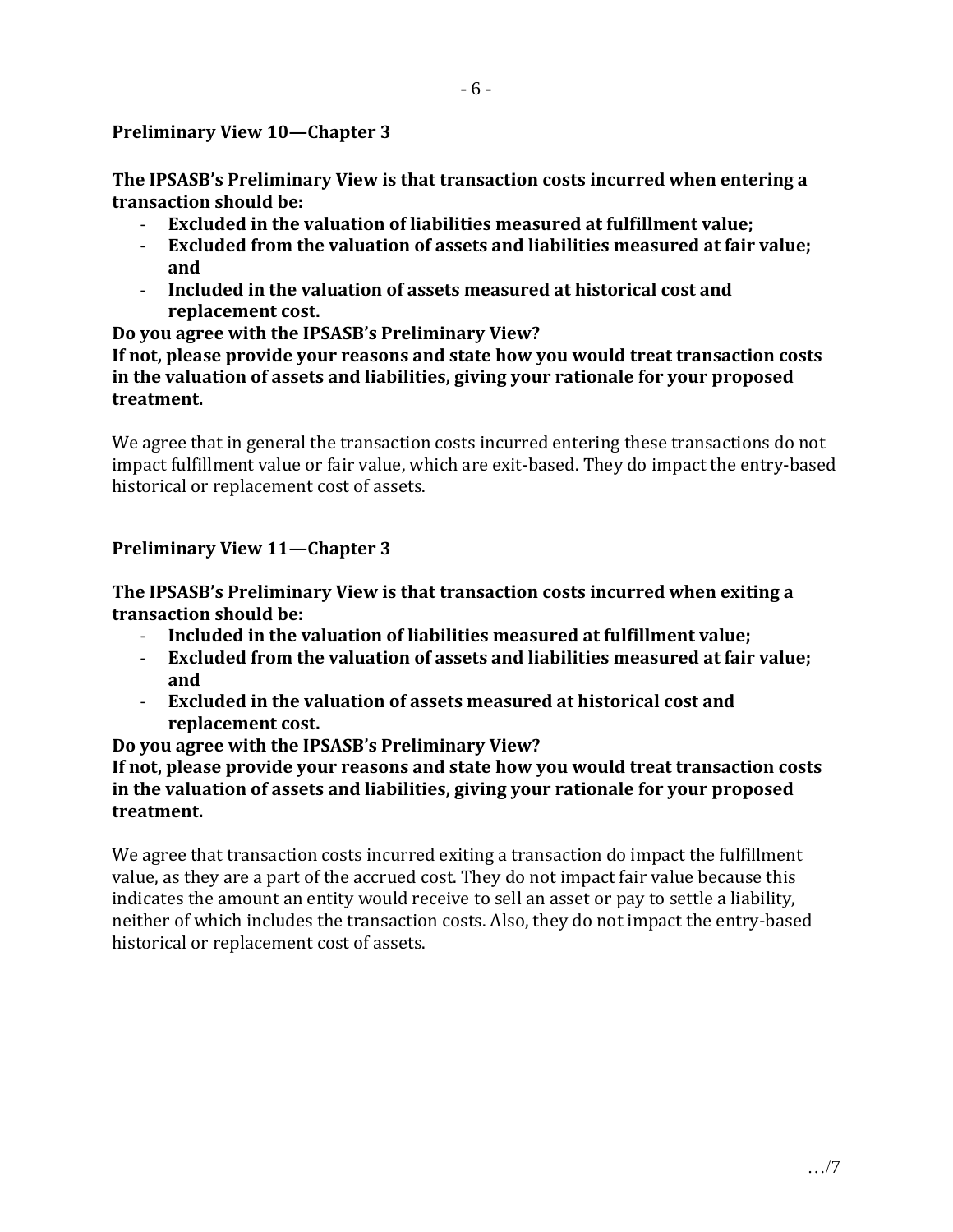# **Specific Matter for Comment 1—Chapter 2**

**Definitions relating to measurement have been consolidated in the core text of the Illustrative ED. Do you agree that the list of definitions is exhaustive? If not, please provide a listing of any other definitions that you consider should be included in the list and the reasons for your proposals.**

The definitions for "discount rate adjustment technique" and "expected present value technique" from Appendix A are not included in the list.

It may be helpful to include a list of measurement-related definitions that are included in other sections to help join these concepts together.

# **Specific Matter for Comment 2—Chapter 3**

**Guidance in International Valuation Standards (IVS) and Government Financial Statistics (GFS) has been considered as part of the Measurement project with the aim of reducing differences where possible; apparent similarities between IPSAS, IVS and GFS have been noted. Do you have any views on whether the IPSASB's conclusions on the apparent similarities are correct?**

**Do you agree that, in developing an Exposure Draft, the IPSASB should consider whether the concepts of Equitable Value and Synergistic Value should be reviewed for relevance to measuring public sector assets (see Addendum B)?**

Canadian public sector accounting standards are not aligned with IVS or GFS and we have no comment about this topic.

Equitable value and synergistic value appear to be very similar to fair value.

### **Specific Matter for Comment 3—Chapter 4**

**Do you agree that the measurement flow charts (Diagrams 4.1 and 4.2) provide a helpful starting point for the IPSASB to review measurement requirements in existing IPSAS, and to develop new IPSAS, acknowledging that other matters need to be considered, including:**

- **The Conceptual Framework Measurement Objective;**
- **Reducing unnecessary differences with GFS;**
- **Reducing unnecessary differences with IFRS Standards; and**
- **Improving consistency across IPSAS.**

**If you do not agree, should the IPSASB consider other factors when reviewing measurement requirements in existing IPSAS and developing new IPSAS? If so, what other factors? Please provide your reasons.**